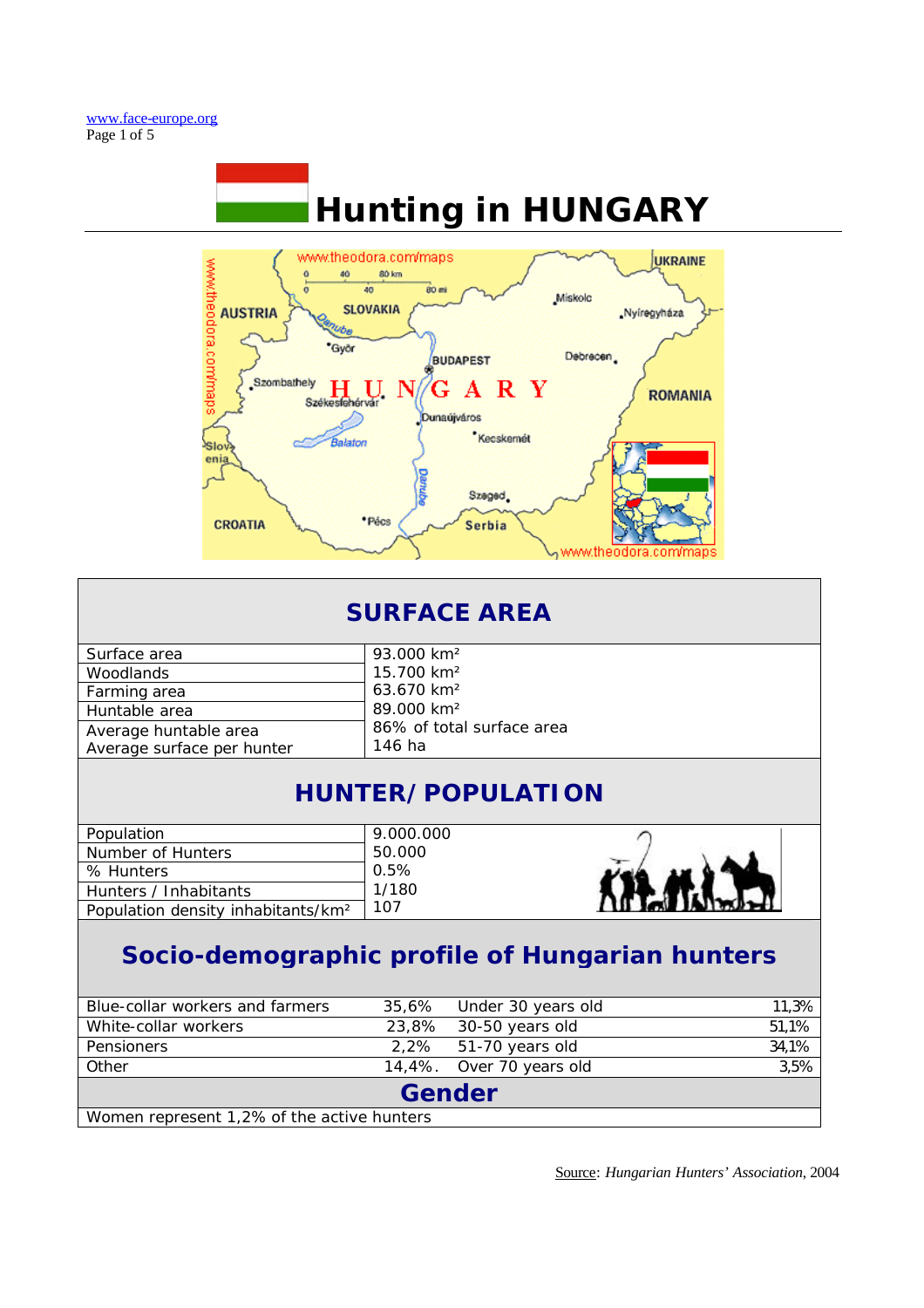



# **HUNTING SYSTEM**

# **Administrative bodies**

- Ministry of Agriculture and Regional Development
- Ministry of Environment and Water

## **Hunters' associations**



National association: *Országos Magyar Vadászati Védegylet* President: Dr. László SZEKELY  $\equiv$  Medve utca 34-40.II, H-1027 Budapest  $\mathcal{O}(+)$ 36 1 355 06 97 / Fax (+) 36 1 375 83 78 info@omvk.hu www.omvk.hu

There are currently 715 hunting clubs with hunting territories, and a further 400 without. Most of the 715 clubs have elected district associations, which in turn elect the national hunters' association. With its 40.000 members, the national association is the highest representative of the Hungarian hunters.



# **LEGAL PROVISIONS**

#### **Hunting system**

The law 1996/LV (laws for the protection of game, game management and hunting) is completed by other laws regulating forestry (law 1996/LIV) and nature conservation (law 1996/LIII).

Hunting rights, as well as game, belong to the State; they can be transferred to hunting clubs, which can rent territories over varying periods. 83% of the huntable land is leased in this way; the remaining 17% is hunted over by the authorities.

# **Authorised hunting methods**

Authorised hunting methods other than shooting are bow hunting and falconry. Trapping and hunting with hounds are illegal.

Source: *Hungarian Hunters' Association*, 2004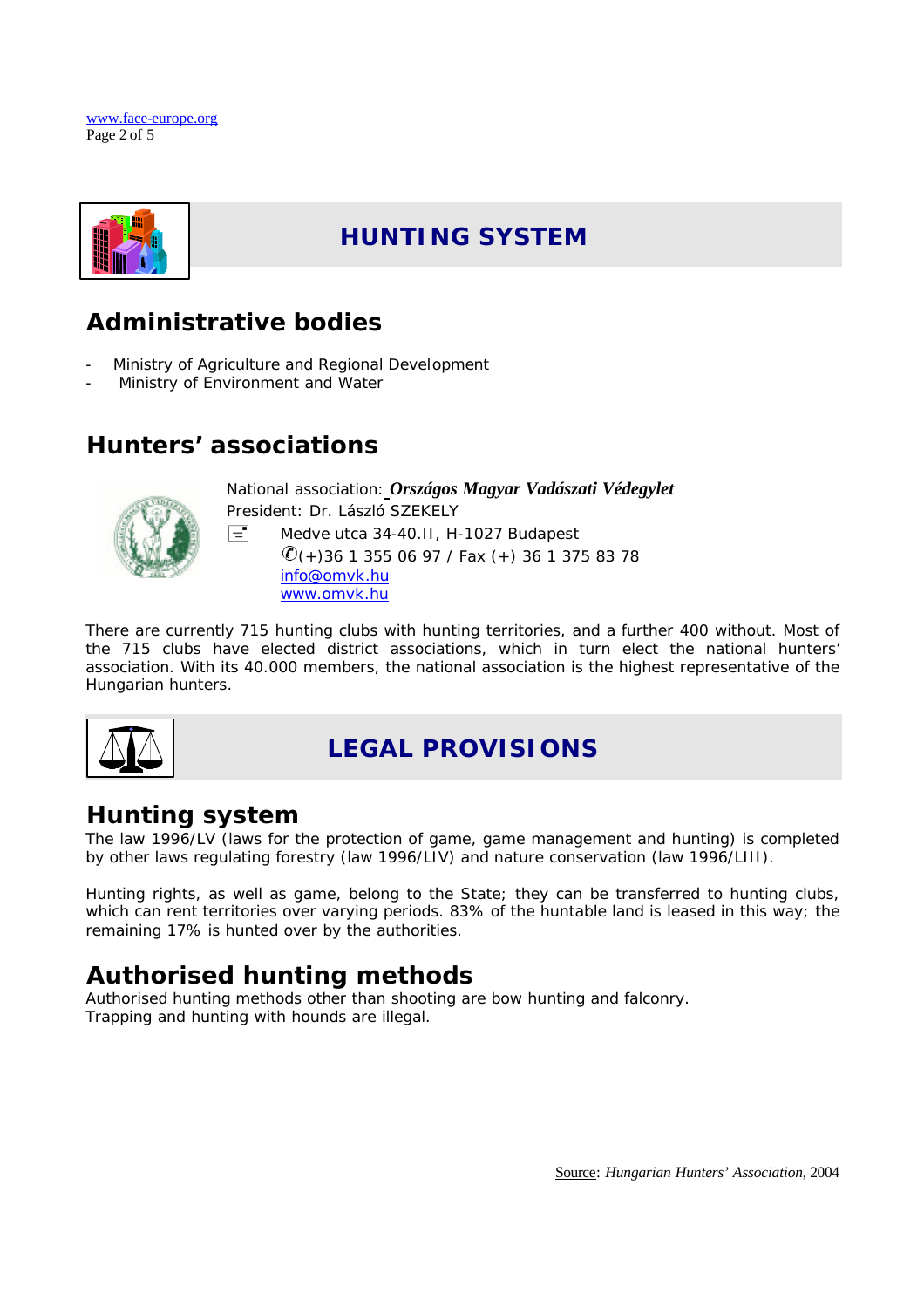# **SHOOTING EXAMINATION, HUNTING PERMIT**

### **Examination**

This compulsory examination is supervised by a State examination board. Preparatory courses are available. The domains covered include:

- THEORY: game management, hunting law & methods, firearms, wildlife, ethics
- PRACTICE: firearms handling, shooting test, first aid

#### **Hunting permits & insurance**

The compulsory permit can be obtained from the hunting authorities following the examination. Third party insurance is also necessary.

## **Delivery of Visitors hunting licences**

Foreigners wishing to hunt in Hungary need:

- Hunting license which can be obtained by foreign citizens at least 18 years of age, and having: a valid hunting contract or a letter of invitation for guest hunting.
- a license for the import of the hunting weapon which can be obtained from the Hungarian custom authorities, and the license is provided when the prospective guest hunter presents his or her valid letter of invitation (the applicant must be indicated by name), a huntinggun license that is valid in the visitor's own country (or equivalent certification), presents his or her valid passport and pays a custom fee. The license is valid for 90 days, thus hunting-guns must not be kept in Hungary for a longer period.
- a hunting weapon license (or license for keeping hunting-bow or birds of prey) that is valid in his or her own country
- a valid hunter's liability insurance for compensating the occasional damages caused during the hunting (it has to cover the period for that the hunting license is valid).

The guest hunters pay a fee for the hunting license. The license can be obtained either directly by the guest hunter, by the representative of the guest hunter, or through the hunting company that has entered into a hunting contract with the guest hunter.

## **FIREARMS, CALIBRE & AMMUNITION**

The firearms permit applies to both shotgun and rifles. It is subject to a police-administered examination; applicants must produce their hunting examination pass certificate, hunting permit and health certificate.

Calibre restrictions do not apply, and semi-automatic/repeating shotguns are permitted.

- - **ROE DEER** Minimum striking energy at 100m: over 1000 J
- **OTHER LARGE GAME** Minimum striking energy at 100m: over 2500 J

Wild boar may be hunted with Brenneke slug ammunition, but semi-automatic/repeating firearms may not be used in this case.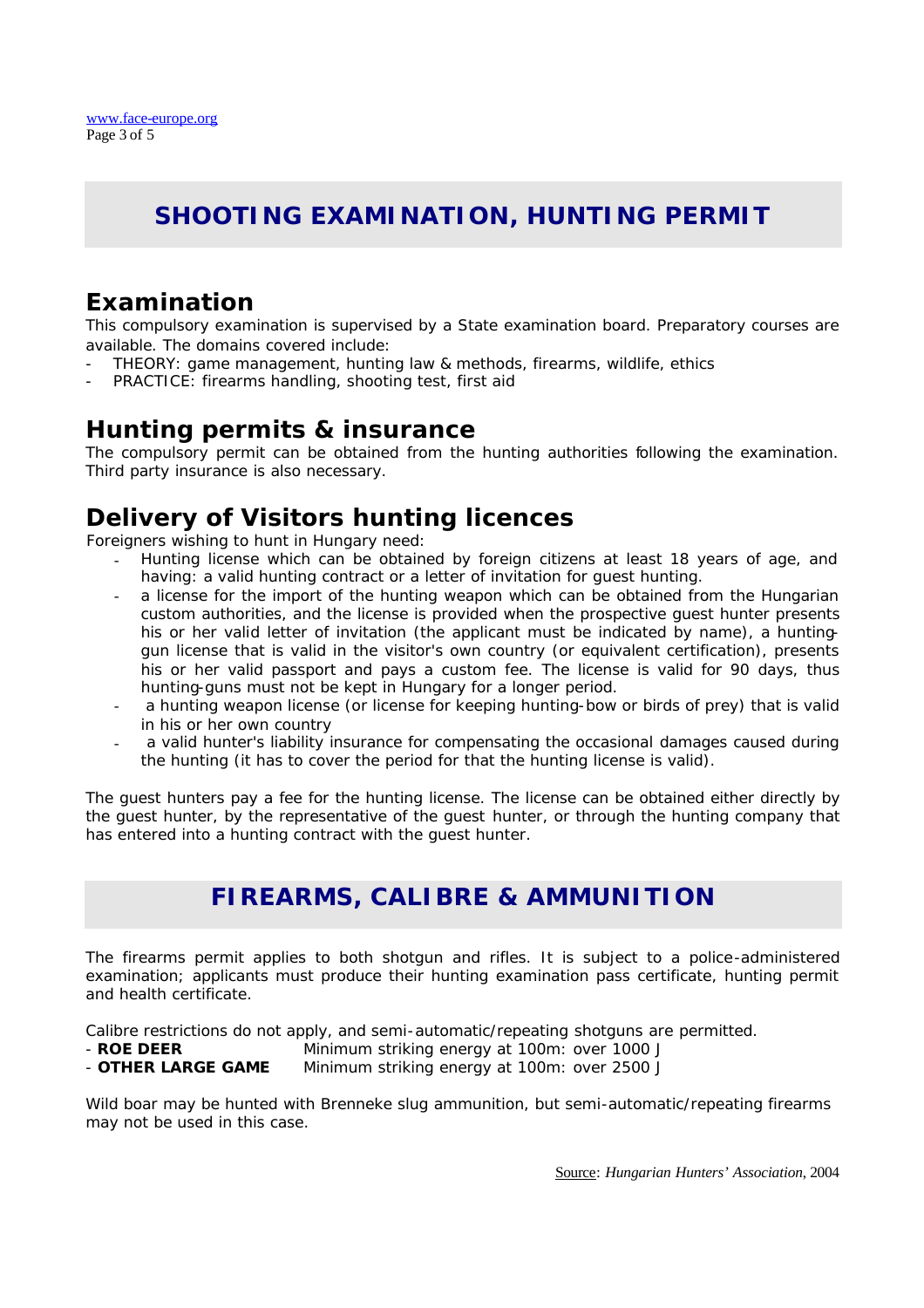www.face-europe.org Page 4 of 5

#### **Travel to Hungary with firearms**

Having concluded a contract with a hunting bureau, foreign visitors are sent an invitation on the basis of which the customs issue the necessary firearms and ammunition import permits, which must be produced at the border on departure.

#### **GAME & HUNTING SEASON**

#### **Big game**

| ked deer stag, mature           |  |  |
|---------------------------------|--|--|
| - Stag, cull                    |  |  |
| - Hind                          |  |  |
| - Calf                          |  |  |
| <b>Fallow deer buck, mature</b> |  |  |
| - Buck. cull                    |  |  |
| - Doe                           |  |  |
| - Calf                          |  |  |
| Roe deer buck:                  |  |  |
| - Doe. kid                      |  |  |
| Mouflon ram, ewe, lamb:         |  |  |
| Wild boar                       |  |  |
| - Boar, pig, piglet             |  |  |
| - Sow                           |  |  |
| Sika deer                       |  |  |
| - Stag, hind, calf              |  |  |
|                                 |  |  |

**Red deer stag, mature :** 1 September-31 October 1 September-31 January 1 September-31 January 1 September-28 February **Fallow deer buck, mature :** 1 October-31 December 1 October-31 January 1 October-31 January 1 October-28 February 15 April-30 September 1 October-28 February 1 September-28 February

> over the whole year 1 May-31 January

1 September-31 December

#### **Feathered game and other small game**

**Hare** 1 October-20 January **Rabbit**<br> **Rabbit**<br> **Pheasant cock**<br> **Rabbit**<br> **Pheasant cock**<br> **Pheasant cock**<br> **Pheasant cock**<br> **Pheasant cock** - hen **Partridge 21 December 21 December** 21 December 21 December **Bean goose** 1 October-31 January **White-fronted goose** 1 October-31 January **Fox, Muskrat, Raccoon dog, Raccoon** over the whole year Golden jackal, Badger 1 June-28 February **Polecat, Stone marten** 1 September-28 February **Mallard, Teal, Coot** 1 September-31 January Pochard, Goldeneye **1 October-31 January Garganey** without hunting season **Woodcock** 1 March-10 April **Collared dove** 15 August-28 February **Wood pigeon** 15 August-31 October **Hooded crow, Magpie** 1 July-28 February **Jay** 1 August -28 February

**Pheasant cock** 1 October-31 January

Source: *Hungarian Hunters' Association*, 2004